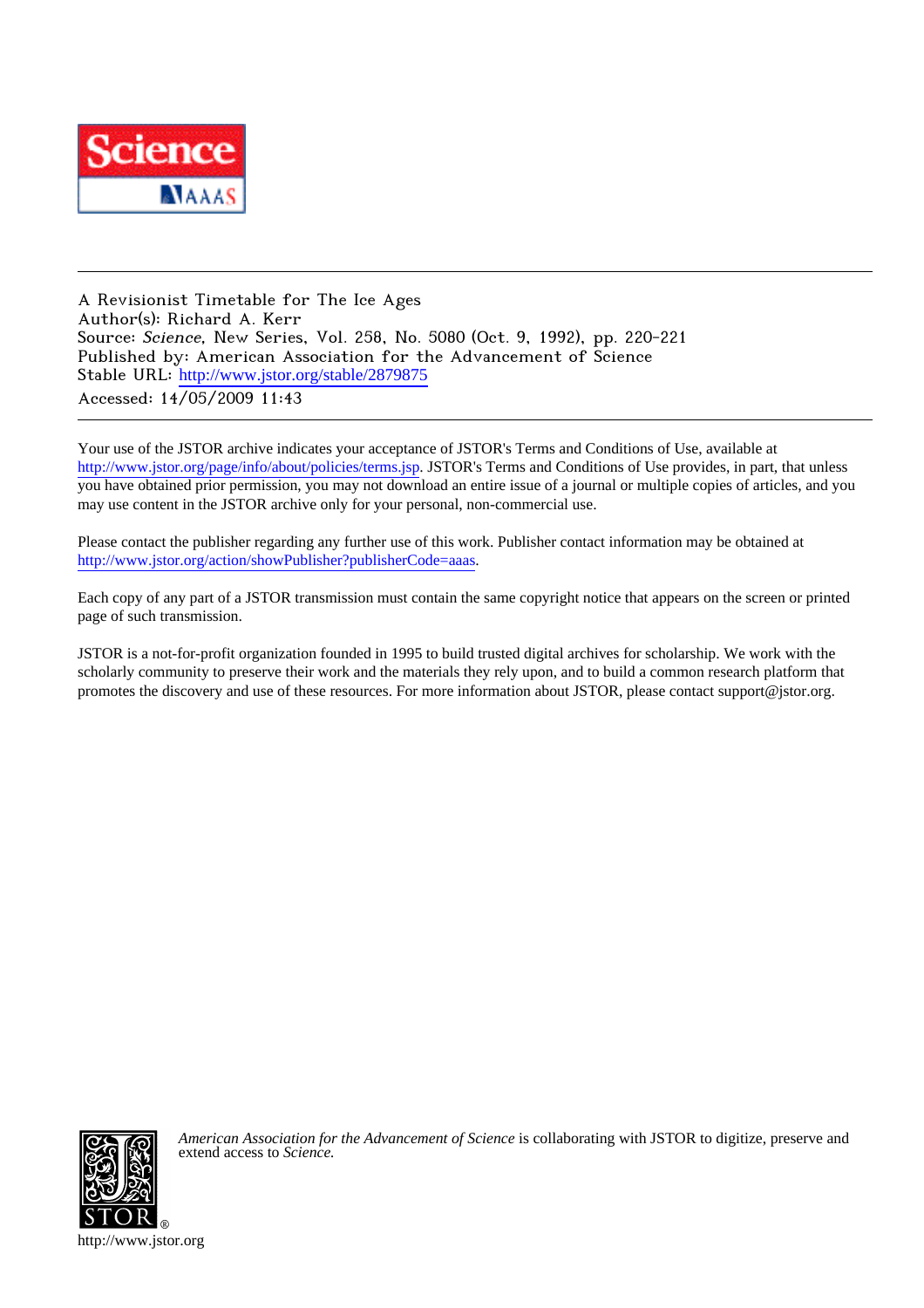the breakdown of membranes in dead cells (a process that produces a flood of free radicals, which can kill healthy cells). And for spinal cord injuries, emphasize doctors, saving even a small percentage of the cord's axons can mean the difference between complete paralysis and useful motor function.

Promising as the new treatments are for preventing secondary damage, though, some people are too severely injured to start with to get much benefit from them. And, of course, these drugs can't help people injured long ago. But other drugs under development may be able to restore lost function in neurons that have already been damaged. Take for example a drug called 4-aminopyridine (4-AP), which is now going into the first

clinical trials in human patients. As Keith Haves, a clinical neurophysiologist at the University of Western Ontario in Canada, explains: "Until recently. paralysis and weakness were thought [to be] due only to physical damage to axons. But some of the paralysis

may be due to the loss of insulation-the myelin." When the myelin sheet is damaged, adds Haves, potassium channels on the nerve cells are exposed and ions flow out, creating a "short-circuit" that prevents nerve impulses from being transmitted normally. 4-AP helps restore the conductivity of those naked cells by blocking the channels.

### **Transplanting the cure**

Other researchers are trying to grow the insulation back by transplanting myelin-producing cells known as Schwann cells into the injured area. The idea, says Richard Bunge, the scientific director of the Miami Project to Cure Paralysis, one of the leading groups exploring that approach, is to obtain Schwann cells from paralyzed patients, grow them in culture, and then transplant them into the original patients' spinal cords. And Schwann cells may do much more than just restore myelin coating. Within the past decade, says Bunge, researchers have discovered that the versatile cells secrete substances, such as NGF, that encourage axons to grow.

Another transplant strategy, the use of fetal nerve tissue, also stirred interest at the APA meeting. Either grafts of solid nerve tissue or an injected slurry of fetal nerve cells restored, on average, 40% of lost motor function to cats paralyzed by contusion-type spinal injuries; some even regained nearnormal walking ability, reported Paul Reier of the University of Florida Brain Institute and Douglas Anderson of the Veterans Affairs Medical Center in Cincinnati. Their study expands on earlier fetal tissue work in

rats and is considered significant because the animal model used by Reier and Anderson strongly mimics the damage most often seen in human spinal cord injuries.

The fetal tissue grafts apparently don't work the way the researchers expected, however. The original rationale for the experiment, says Anderson, was that the fetal nerve tissue might actually form new functioning nerve cells. But there has been little evidence of that, he says, and he and his colleagues now believe that, like some of the strategies mentioned earlier, the fetal tissue somehow "turns back on" intact fibers that don't conduct or function correctly. Exactly how that happens is still a mystery, admits Anderson.

There's also the possibility that the fetal

transplants didn't actu-

ally help the animals

after all. Researchers

like Reier and Ander-

son have to be careful

in interpreting their

results, since the eval-

uation of, say, whether

a cat is walking better

or not is a subjective

test. There are few ef-

"There has been a revolution.... We have a whole new armament of therapies to consider." -Ira Black

fective quantitative measures that can test motor function in animal models. Moreover, an intriguing effect called "patterning" keeps experimenters wary about whether their treatments actually work. Research has shown that cats with severed spinal cords can, via a treadmill, be taught to walk, apparently by training local nerves to function without the brain's control. Indeed, though the cats cannot balance themselves, some investigators are trying to see if patterning can help human spinal cord patients. Anderson doesn't think that patterning explains his cats' improvement, however, because he tried to minimize the effect by evaluating the cats only once a week.

But the fetal tissue work may have a more important hitch: While such research can be helpful in elucidating the basic science of spinal cord injury, abortion politics may prevent the technique from progressing past cats. The federal government, for example, refuses to fund any experiments involving transplants of fetal tissue into humans.

#### Rapid growth in sight

Even though researchers have made dramatic progress within the past decade of spinal cord research, they caution that numerous obstacles must be overcome before a cure for a paralysis rises above the horizon. First off, the majority of spinal cord research is still in test tubes and animal models, not humans. "We have no miracles yet," warns Bunge. "This is a field in its infancy," agrees Black. But like infants at many stages of their development, spinal cord research is showing signs of rapid growth.

-John Travis

## PALEOCLIMATOLOGY

# **A Revisionist Timetable for The Ice Ages**

In terms of sheer mass, there's no contest. In one corner, there's a land-based record of ice age climates that takes the form of a single carbonate cylinder about the size of the cardboard tube in a roll of paper towels. In the other corner, there's the marine record, which draws on the tons of deep-sea mud cored around the world during the past 20 years. But a group of researchers argues in this issue of Science (pp. 255 and 284) that the lone continental record, drilled from a wall of calcite in Devil's Hole, Nevada, is enough to unseat the conventional wisdom about the causes of the ice ages.

That conventional wisdom was established about 10 years ago, when the timing of the deep-sea record seemed to confirm an idea proposed 50 years ago by the Serbian astronomer Milutin Milankovitch: that the great ice sheets waxed and waned in response to the changing distribution of sunlight as Earth's spin axis wiggled and wobbled and its orbit stretched and squeezed over tens of thousands of years. But after analyzing the Devil's Hole timetable of the ice ages, says hydrogeologist Isaac Winograd of the U.S. Geological Survey in Reston, Virginia, "we just found no support" for the influence of orbital variations. Winograd first raised that possibility 4 years ago, but now, drawing on a longer, better dated core and on other climate records, Winograd thinks he's got powerful ammunition against the orbital theory.

Few other climatologists are ready to abandon their interpretation of the marine record and accept Winograd's conclusion that the ice ages, far from being driven by external factors, result solely from an internal oscillation in the climate system. "It's premature," says paleoclimatologist Thomas Crowley of Applied Research Corp. in College Station. Some think the Devil's Hole record itself is suspect, but Crowley and others agree with Lawrence Edwards of the University of Minnesota, who calls the record "an exciting, fantastic data set." Perhaps both records are valid, they say; the records seem to disagree because they tap into different parts of a climate system that is far more complex than had been hoped.

The reason a single stick of carbonate has received all this attention is the unique resource it contains: a precisely dated continental climate record of the past 600,000 years. The record was deposited from ground water, which carried a measure of air tem-